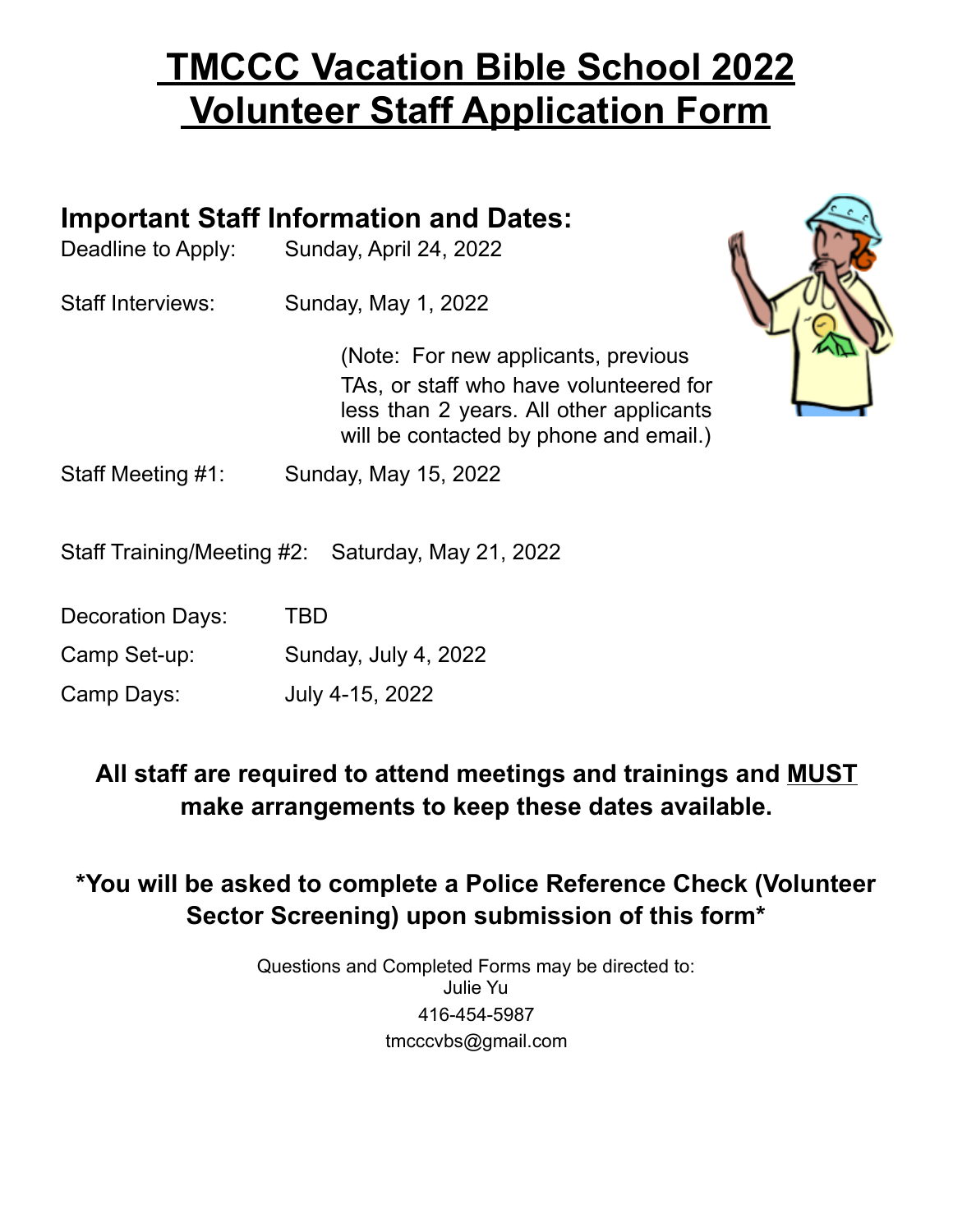## **TMCCC Vacation Bible School 2022 Volunteer Staff Application Form**

|                                                                                                 |  | Grade (Sept. 2022): _______                 |
|-------------------------------------------------------------------------------------------------|--|---------------------------------------------|
|                                                                                                 |  |                                             |
|                                                                                                 |  | Cell Phone: _______________________________ |
|                                                                                                 |  | T-Shirt Size: <u>__________</u>             |
|                                                                                                 |  |                                             |
|                                                                                                 |  |                                             |
|                                                                                                 |  |                                             |
|                                                                                                 |  |                                             |
|                                                                                                 |  | Years: $\frac{1}{2}$                        |
| Briefly tell us your testimony. How did you become a Christian? Use additional pages if needed. |  |                                             |
|                                                                                                 |  |                                             |
| Tell us about your experience in working with children. Use additional pages if needed.         |  |                                             |
|                                                                                                 |  |                                             |
| List any other skills that you can offer to VBS. Use additional pages if needed.                |  |                                             |
|                                                                                                 |  |                                             |

Why do you want to serve at VBS? Use additional pages if needed.